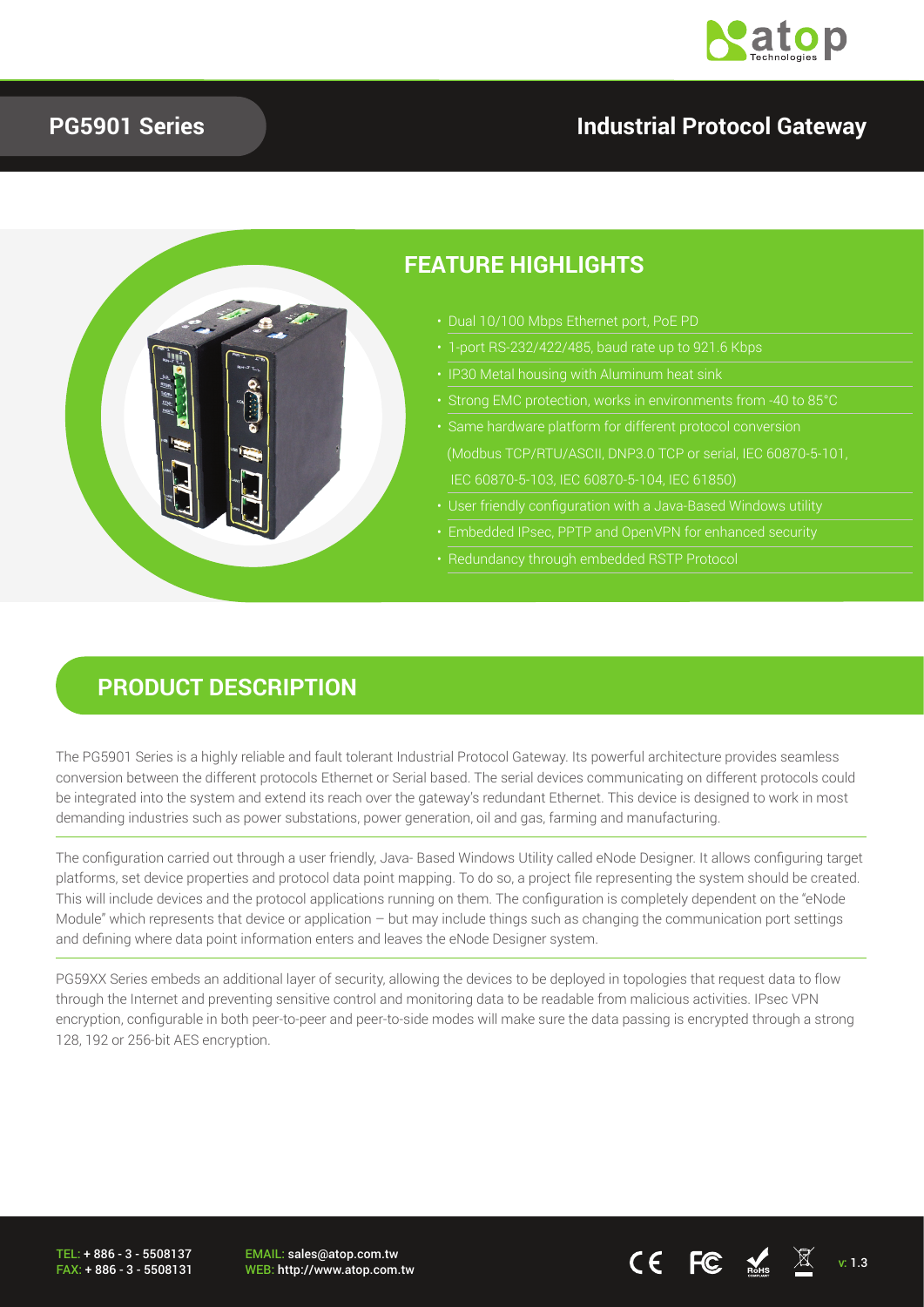

# **APPLICATION**

#### **Features**

The protocol gateway's embedded protocol stacks allow

- Seamless conversion
- Exception/error Management
- Unsolicited event management for the protocols requiring them (such as DNP3)
- High performance
- Low cost



EMAIL: sales@atop.com.tw EWAIL. Saleswatop.com.tw  $\mathsf{CE}$   $\mathsf{FC}$   $\mathsf{M}$  v: 1.3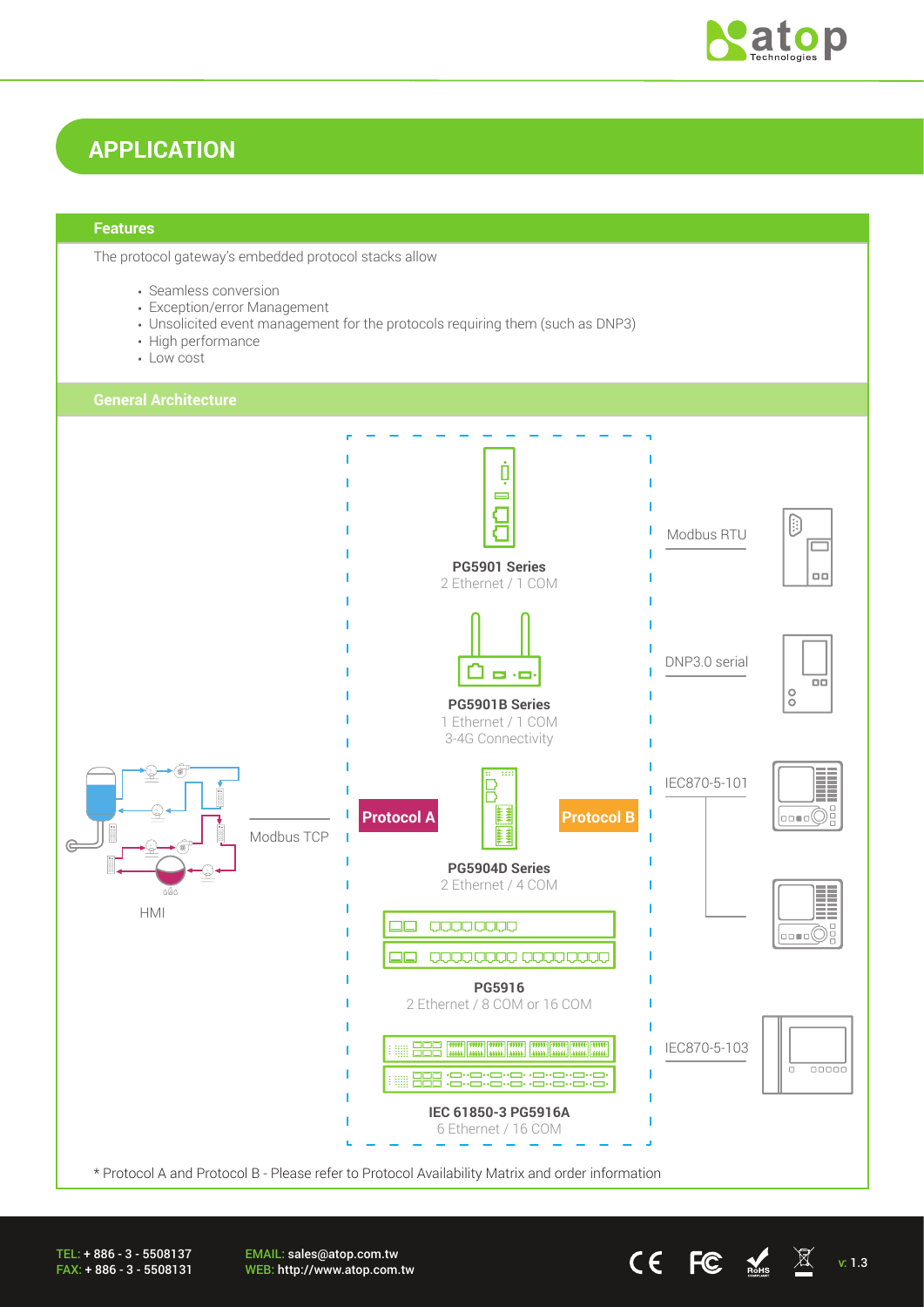



The example shows how to Easily connect a Modbus Serial HMI, through Atop's Protocol Gateway to a DNP3.0 Ethernet Server IED. The host HMI has the role of a Modbus Serial Master while the end-device to be accessed is a DNP3.0 Ethernet Server.

Atop's protocol Gateway acts towards the HMI seamlessly as a Modbus Serial Slave, answering the poll commands or the write commands required by the Host by its virtual Modbus ID. Meanwhile, it acts as a DNP3.0 Ethernet Client with regard to the end-device whose DNP3.0 address is mapped to the virtual Modbus ID that the HMI is accessing.

**Be careful!** – all gateway functions listed in the datasheet refer to the "Gateway" role, and not which "host" or "slave" the gate way is connected to. In this example, the SKU shown is "MBSS-DNEC" (Modbus Serial Slave to DNP3.0 Ethernet Client)

## **PROTOCOL AVAILABILITY**

#### **Protocol Availability Matrix for PG5901 Series**

| <b>Protocol B</b>       |                  | <b>Protocol A</b>      |           |            |                     |                     |                      |
|-------------------------|------------------|------------------------|-----------|------------|---------------------|---------------------|----------------------|
|                         |                  | <b>Ethernet Server</b> |           |            |                     | <b>Serial Slave</b> |                      |
|                         |                  | IEC 61850              | DNP3      | Modbus TCP | IEC 60870-5-<br>104 | DNP3                | Modbus RTU/<br>ASCII |
|                         | IEC 61850        | n/a                    | DNES-50EC | MBES-50EC  | 04ES-50EC           | DNSS-50EC           | MBSS-50EC            |
| Ethernet<br>Client      | DNP3             | 50ES-DNEC              | n/a       | MBES-DNEC  | 04ES-DNEC           | DNSS-DNEC           | MBSS-DNEC            |
|                         | Modbus TCP       | 50ES-MBEC              | DNES-MBEC | n/a        | 04ES-MBEC           | DNSS-MBEC           | MBSS-MBEC            |
|                         | IEC 60870-5-104  | 50ES-04EC              | DNES-04EC | MBES-04EC  | n/a                 | DNSS-04EC           | MBSS-04EC            |
|                         | DNP3             | 50ES-DNSM              | DNES-DNSM | MBES-DNSM  | 04ES-DNSM           | n/a                 | n/a                  |
| <b>Master</b><br>Serial | Modbus RTU/ASCII | 50ES-MBSM              | DNES-MBSM | MBES-MBSM  | 04ES-MBSM           | n/a                 | n/a                  |
|                         | IEC 60870-5-101  | 50ES-01SM              | DNES-01SM | MBES-01SM  | 04ES-01SM           | n/a                 | n/a                  |
|                         | IEC 60870-5-103  | 50ES-03SM              | DNES-03SM | MBES-03SM  | 04ES-03SM           | n/a                 | n/a                  |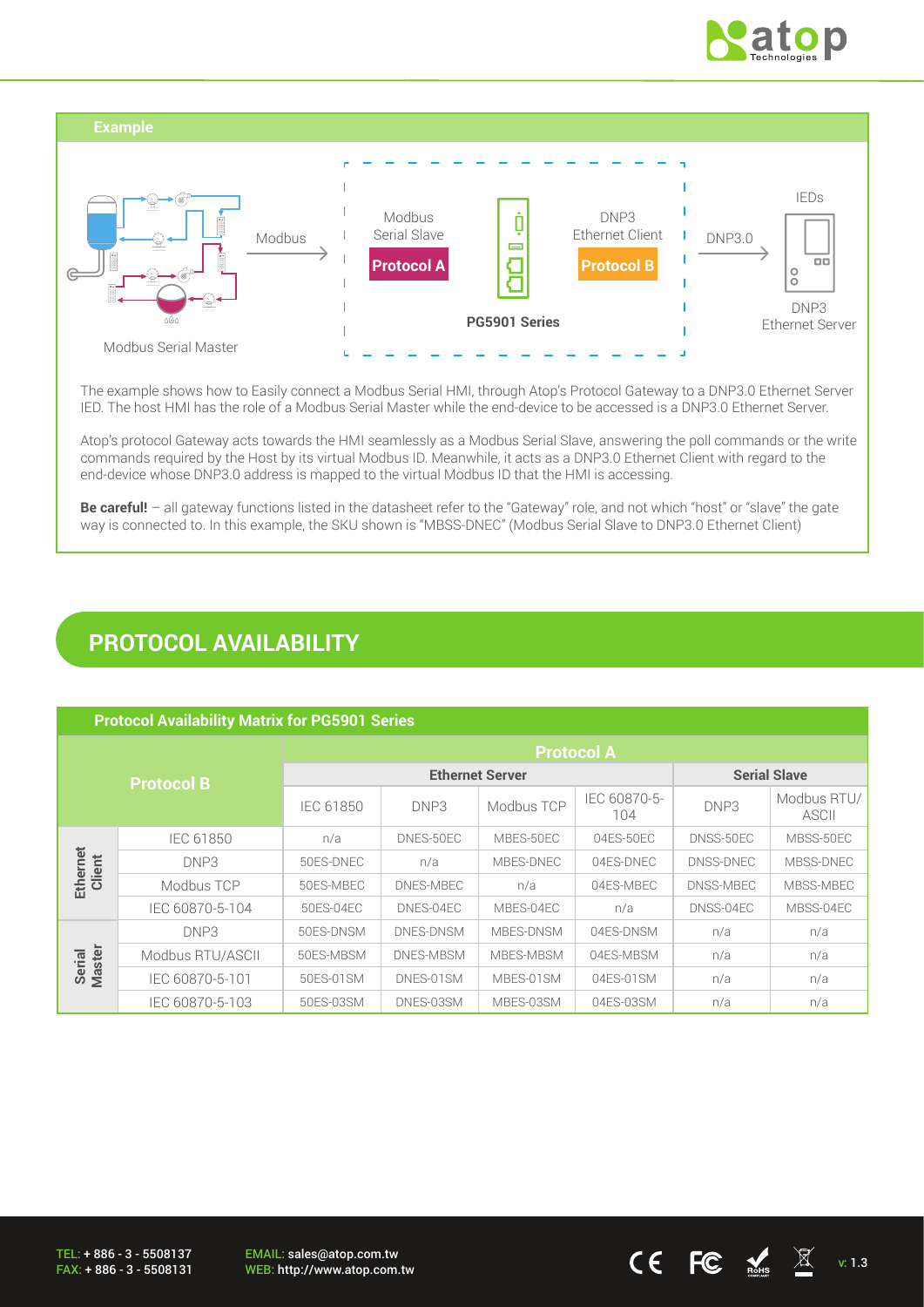

# **PROTOCOL SPECIFICATION**

| <b>IEC61850 Server/ Client</b>        |                                                                                                                                                                                                                                                                                                                                                                                                                       |
|---------------------------------------|-----------------------------------------------------------------------------------------------------------------------------------------------------------------------------------------------------------------------------------------------------------------------------------------------------------------------------------------------------------------------------------------------------------------------|
| Supported Functions                   | • Generic access to the data (Read, Write)<br>• 8 Logical Devices per Port<br>• GOOSE (Generic Object Oriented Substation Event)<br>- a GOOSE message will be generated by the gateway automatically upon event(*)<br>• (*) Being other protocols not Real-Time, there is no guarantee that GOOSE message<br>is generated within 1 ms from the event itelf.                                                           |
| Supported Control<br>Type of commands | • Generic access to the data (Read, Write)<br>• Clock Synchronization<br>• 8 Logical Devices per Port<br>• GOOSE (Generic Object Oriented Substation Event)                                                                                                                                                                                                                                                           |
| Implemented<br>Protocol Subsets       | • IEC 61850-6 (Substation Configuration Language Description: SCL)<br>• IEC 61850-7-1 (Principles and Models)<br>• IEC 61850-7-2 (Abstract Communication Service<br>· Interface: ACSI<br>· IEC 61850-7-3 (Common Data Classes: CDC)<br>• IEC 61850-7-4 (Logical Nodes and data Object Classes)<br>• IEC 61850-8-1 (Mapping to Manufacturing Message Specification: MMS)<br>• Edition 1 & Edition 2 are both Supported |

| <b>DNP3 Server/ Client/ Master/ Slave</b> |                                                                                                                                                                                                                                                                                                                                                                                       |  |  |
|-------------------------------------------|---------------------------------------------------------------------------------------------------------------------------------------------------------------------------------------------------------------------------------------------------------------------------------------------------------------------------------------------------------------------------------------|--|--|
| <b>General Specifications</b>             | • Serial Mode or Ethernet with TCP or UDP Mode<br>• Server side supports serving up to 5 client in TCP Mode<br>• Client side in a single RS-485 port, supports connecting up to 16 IEDs<br>• Client side supports connecting up to 16 IEDs<br>• Maximum Fragment size 2048 octets<br>• Protocol implementation with configurable parameters conforms to IEEE Std<br>1815-2012 level 2 |  |  |
| <b>Supported Functions</b>                | · Time Synchronization generic access to the data(Read, Write)<br>• Commands with or without preselection (Select, Operate, Direct Operate)<br>• Transmission of time-tagged events<br>· Self-address                                                                                                                                                                                 |  |  |
| Supported DNP3<br>Object Library          | • Binary Inputs up to 8000 pts<br>• Binary Outputs up to 2000 pts<br>• Double Inputs up to 4000 pts<br>• Analog Inputs up to 250 pts<br>• Analog Outputs up to 250 pts<br>• Counters up to 250 pts                                                                                                                                                                                    |  |  |

| <b>Modbus Server/ Client/ Master/ Slave</b> |                                                                                                                                                                                                                                                                                                                                                                                      |  |  |  |
|---------------------------------------------|--------------------------------------------------------------------------------------------------------------------------------------------------------------------------------------------------------------------------------------------------------------------------------------------------------------------------------------------------------------------------------------|--|--|--|
| <b>General Specifications</b>               | • Support Modbus RTU and ASCII in Serial mode<br>• Support Modbus in TCP mode<br>• For Modbus Client in TCP mode, support connecting up to 64 Modbus servers<br>• For Modbus Server in TCP mode, support serving up to 64 Modbus clients<br>· Support maximum number of data points in read direction: 8000 pts<br>· Support maximum number of commands in write direction: 4000 pts |  |  |  |

TEL: + 886 - 3 - 5508137 FAX: + 886 - 3 - 5508131 EMAIL: sales@atop.com.tw<br>WEB: http://www.atop.com.tw

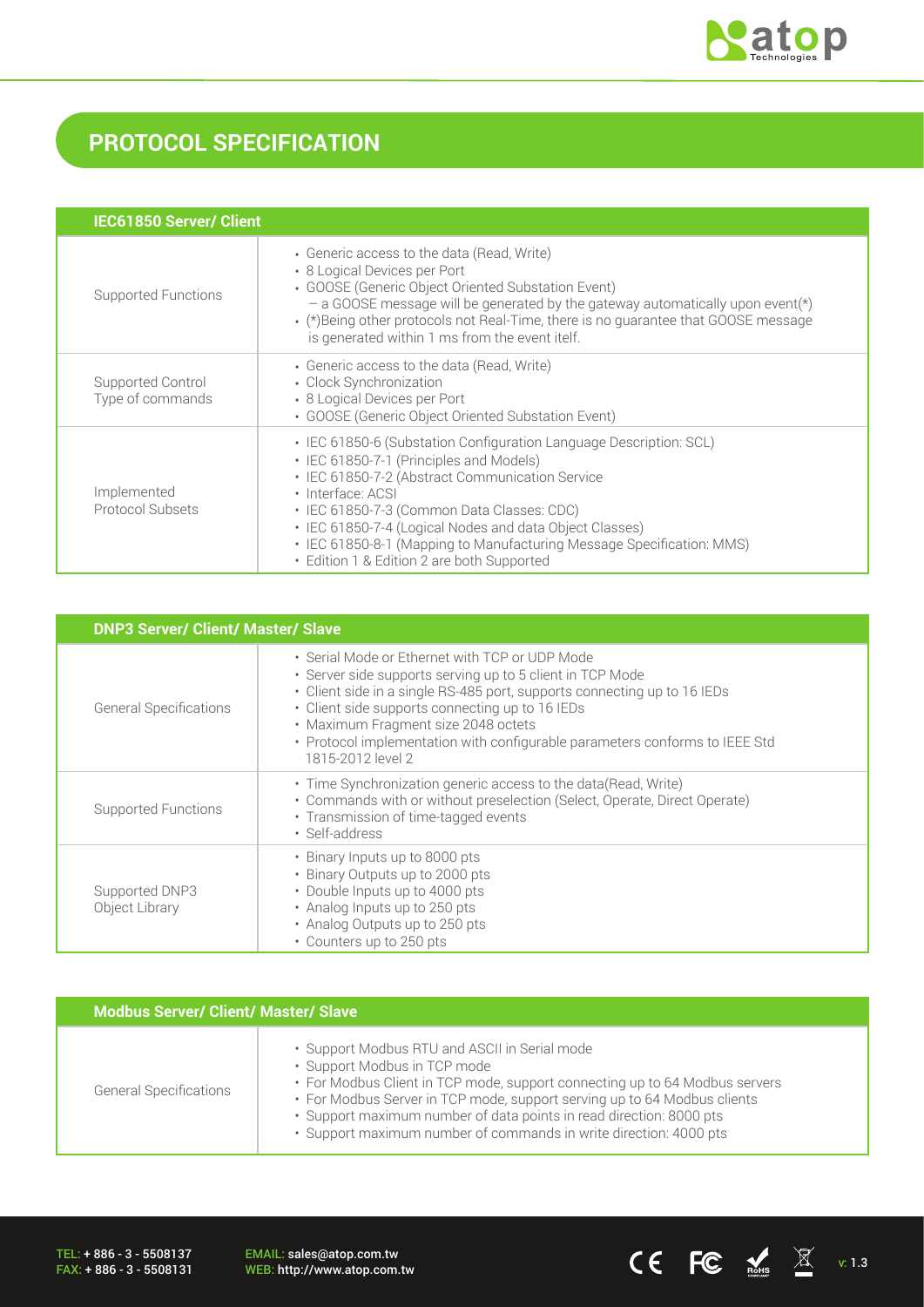

| Supported<br><b>Function Codes</b>  | 1: Read Coils<br>2: Read Discrete Inputs<br>3: Read Holding Registers<br>4: Read Input Registers<br>5: Write Single Coil<br>6: Write Single Register<br>15: Write Multiple Coils<br>16: Write Multiple Registers<br>43/14: Read Device Identification (server side only) |
|-------------------------------------|--------------------------------------------------------------------------------------------------------------------------------------------------------------------------------------------------------------------------------------------------------------------------|
| Supported<br><b>Exception Codes</b> | 1: illegal function<br>2: illegal data address<br>3: illegal data value<br>4: server device failure<br>6: server device busy                                                                                                                                             |

| IEC 60870-5-101 Master        |                                                                                                                                                                                                                                                                                                                                                                                                                                                                                          |
|-------------------------------|------------------------------------------------------------------------------------------------------------------------------------------------------------------------------------------------------------------------------------------------------------------------------------------------------------------------------------------------------------------------------------------------------------------------------------------------------------------------------------------|
| <b>General Specifications</b> | • Protocol implementation with configurable parameters conforms to the IEC 60870-5-101<br>edition 2 specification<br>• Process Information in Monitor and Control Direction<br>• Balanced and Unbalanced Modes<br>• CP24Time2a or CP56Time2a timestamp for monitor direction report                                                                                                                                                                                                      |
| Supported Functions           | • Station Initialization<br>• Interrogation<br>• Read Procedure<br>• Cyclic Data and Spontaneous Transmission (Slave Side only)<br>• Clock Synchronization<br>• Transmission of Integrated Totals<br>• Direct and SBO command                                                                                                                                                                                                                                                            |
| Supported Data Types          | • Monitors Points:<br>Each supports up to 1000 pts: Single Point, Double Point, Step Position, Bit String,<br>Measured with Normalized Value, Measured with Scaled Value, Measured Short Floating<br>Point Value, Integrated Totals<br>• Control Points:<br>Each supports up to 500 pts: Single Command, Double Command, Regulating Step<br>Command, Set Point Command with Normalized Value, Set Point Command with Scaled<br>Value, Set Point Command Short Floating Point, Bit string |

| <b>IEC 60870-5-103 Master</b> |                                                                                                                                                                                                                                                                                                                                                                                                                                                                                                                                                                           |
|-------------------------------|---------------------------------------------------------------------------------------------------------------------------------------------------------------------------------------------------------------------------------------------------------------------------------------------------------------------------------------------------------------------------------------------------------------------------------------------------------------------------------------------------------------------------------------------------------------------------|
| <b>General Specifications</b> | • Protocol implementation with configurable parameters conforms to the<br>IEC 60870-5-103:1997<br>• Master supports connecting up to 16 IEDs<br>• Process Information in Monitor and Control Direction<br>• Unbalanced Modes                                                                                                                                                                                                                                                                                                                                              |
| Supported Functions           | • Station Initialization, Supports reset FCB and CU<br>· General Interrogation<br>• Clock Synchronization<br>• Command Transmission<br>• Test Mode<br>• Blocking of Monitor Direction                                                                                                                                                                                                                                                                                                                                                                                     |
| Supported Information         | • Monitor direction:<br>* Status indications in monitor direction: from <16>to <30><br>* Supervision indications in monitor direction: <32>, <33>, from <35> to < 39>, <46>, <47><br>* Earth fault indications in monitor direction: from <48> to <52><br>* Fault indications in monitor direction: from <64> to <93><br>* Auto-reclosure indications in monitor direction: from <128> to <130><br>* Measurands in monitor direction: from <144> to <148><br>• Control direction:<br>General commands in control direction: from $<16>$ to $<19>$ , from $<23>$ to $<26>$ |

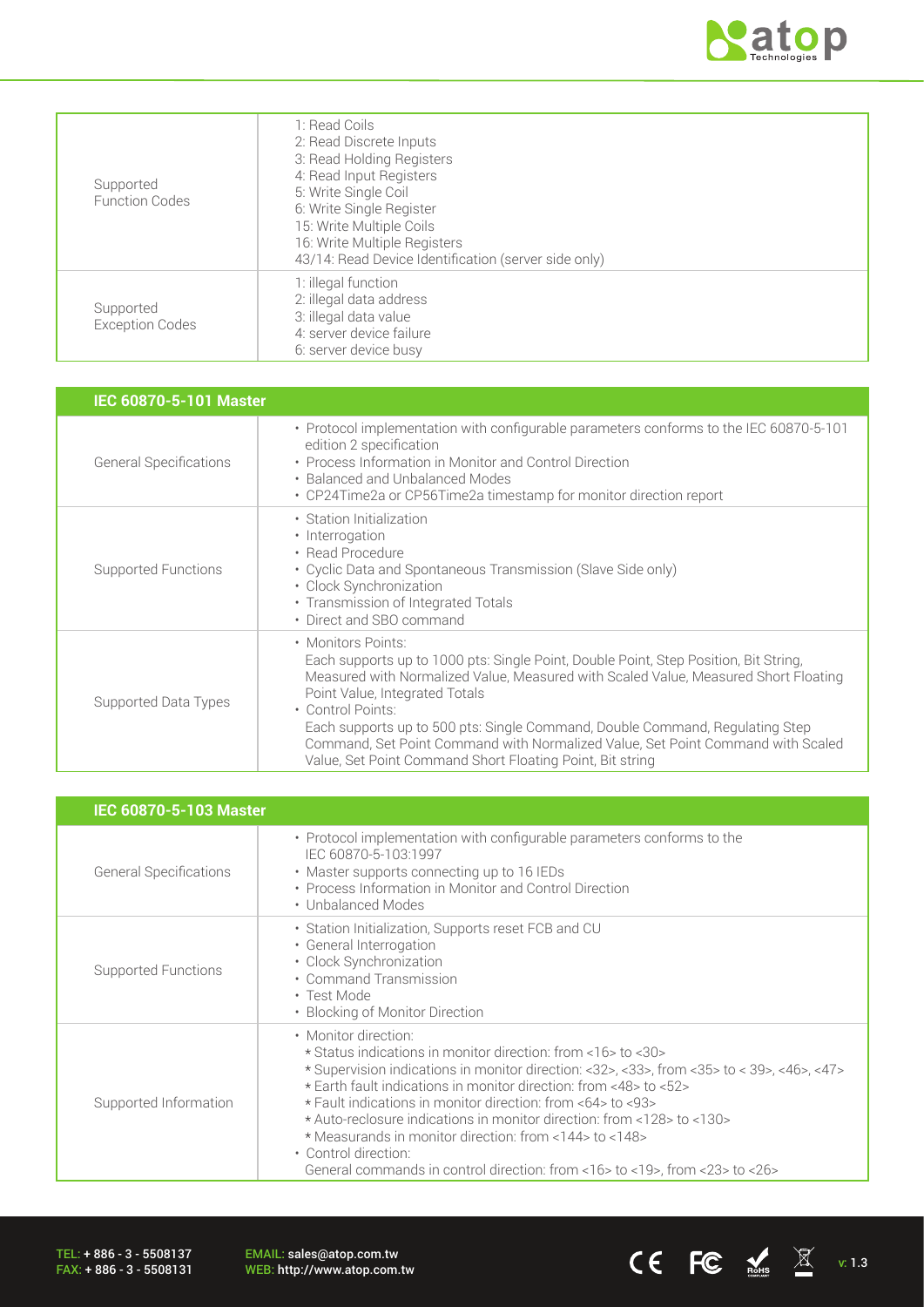

CE FC  $\underset{\text{nohs}}{\mathbb{Z}}$   $\mathbb{Z}$  v: 1.3

| IEC 60870-5-104 Server/ Client |                                                                                                                                                                                                                                                                                                                                                                                                                                                                                                                                                                                 |  |  |  |
|--------------------------------|---------------------------------------------------------------------------------------------------------------------------------------------------------------------------------------------------------------------------------------------------------------------------------------------------------------------------------------------------------------------------------------------------------------------------------------------------------------------------------------------------------------------------------------------------------------------------------|--|--|--|
| <b>General Specifications</b>  | · Server side supports serving up to 5 client<br>• Client side supports connecting up to 10 IEDs<br>• Protocol implementation with configurable parameters conforms to the<br>IEC 60870-5-104 specification edition 2<br>• Process Information in Monitor and Control Direction<br>• CP56Time2a timestamp for Control Commands                                                                                                                                                                                                                                                  |  |  |  |
| <b>Supported Functions</b>     | • Station Initialization<br>• Interrogation<br>• Read Procedure (Server side only)<br>• Cyclic Data and Spontaneous Transmission (Server side only)<br>• Clock Synchronization<br>• Transmission of Integrated Totals<br>• Direct and SBO command                                                                                                                                                                                                                                                                                                                               |  |  |  |
| Supported Data Types           | • Monitors Points:<br>Each supports maximum 1000 pts: Single Point, Double Point, Step Position, Bit String,<br>Measured with Normalized Value, Measured with Scaled Value, Measured Short Floating<br>Points Value, Integrated Totals.<br>• Control Points:<br>Each supports maximum 500 pts: Single Command, Double Command, Regulating Step<br>Command, Set Point Command with Normalized Value, Set Point Command with Scaled<br>Value, Set Point Command Short Floating Point, Bitstring.<br>• Event Logging (Server Side only) Universal Event Buffer up to 20,000 Events |  |  |  |

# **SPECIFICATION**

| <b>Network Interface</b>           |                                                             |  |  |
|------------------------------------|-------------------------------------------------------------|--|--|
| <b>Ethernet Port</b>               | 2x RJ-45                                                    |  |  |
| <b>LAN Mode</b>                    | Dual Subnets or RSTP Redundancy                             |  |  |
| Compliance                         | <b>IEEE 802.3 10BASE-T</b><br>IEEE 802.3u 100BASE-TX        |  |  |
| <b>Serial Interface</b>            |                                                             |  |  |
| Connector                          | 5-Pin 5.08mm Terminal Block or D-Sub9 connector             |  |  |
| Port                               | 1                                                           |  |  |
| Mode                               | RS-232/422/485, software selectable                         |  |  |
| <b>Baud Rate</b>                   | 1,200~921,600 bps                                           |  |  |
| Parity                             | None, Odd, Even                                             |  |  |
| Data Bits                          | 7,8                                                         |  |  |
| Stop Bits                          | 1, 2                                                        |  |  |
| <b>USB Interface</b>               |                                                             |  |  |
| Speed                              | <b>USB 2.0</b>                                              |  |  |
| Connector                          | USB A Type *1                                               |  |  |
| <b>Power Characteristics</b>       |                                                             |  |  |
| Connector                          | 3-Pin 5.08mm Lockable Terminal Block                        |  |  |
| Input Voltage                      | 9-48 VDC, 24VAC, 48 VDC (supplied by PoE, PoE models only), |  |  |
| Power Consumption                  | 0.65A @ 9VDC                                                |  |  |
| Power Redundancy                   | No                                                          |  |  |
| <b>Reverse Polarity Protection</b> | Yes                                                         |  |  |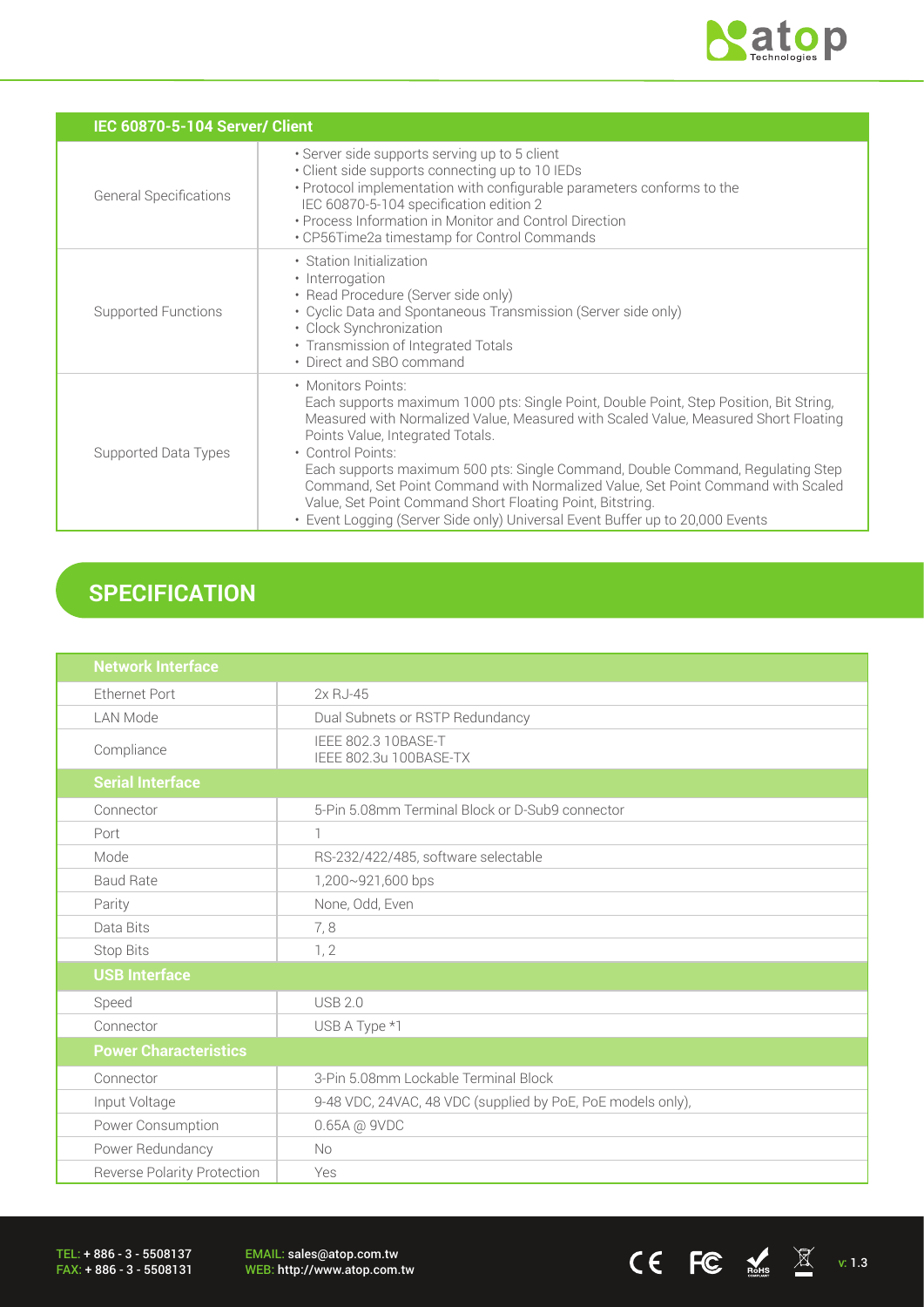

CE FC  $\underset{\text{nohs}}{\mathbb{E}}$   $\mathbb{E}$  v: 1.3

| <b>Mechanicals</b>                                                                                                                                                                                                                                          |                                        |
|-------------------------------------------------------------------------------------------------------------------------------------------------------------------------------------------------------------------------------------------------------------|----------------------------------------|
| Housing                                                                                                                                                                                                                                                     | IP30 protection, metal housing         |
| Dimensions ( $W \times H \times D$ )                                                                                                                                                                                                                        | 32mm x 110mm x 90mm                    |
| Installation                                                                                                                                                                                                                                                | DIN-Rail or Wall-Mount (optional kit)  |
| <b>Reset Button</b>                                                                                                                                                                                                                                         | Yes                                    |
| Weight<br>400q                                                                                                                                                                                                                                              |                                        |
| <b>Environmental Limits</b>                                                                                                                                                                                                                                 |                                        |
| Operating Temperature                                                                                                                                                                                                                                       | $-40^{\circ}$ C ~ 85°C (-40°F ~ 185°F) |
| $-40^{\circ}$ C ~ 85°C (-40°F ~ 185°F)<br>Storage Temperature                                                                                                                                                                                               |                                        |
| $5 \sim 95\%$ RH, (non-condensing)<br>Ambient Relative Humidity                                                                                                                                                                                             |                                        |
| <b>Software</b>                                                                                                                                                                                                                                             |                                        |
| IPv4, ARP, ICMP, TCP, UDP, DHCP Client, DNS Client, Telnet, HTTP, HTTPS, SMTP/TLS,<br>SNMP v1/v2c/v3, Syslog, 802.1D-2004 RSTP, OpenVPN or IPsec VPN (peer-to-peer or<br>Protocols<br>peer-to-side), with a maximum VPN throughput of 37.9Mbps(*), and PPTP |                                        |

# **REGULATORY APPROVALS**

| Safety         | EN 60950-1                                                                                                    |                                                                                               |                                                                                                                                                                                                                                      |                     |  |
|----------------|---------------------------------------------------------------------------------------------------------------|-----------------------------------------------------------------------------------------------|--------------------------------------------------------------------------------------------------------------------------------------------------------------------------------------------------------------------------------------|---------------------|--|
| <b>EMC</b>     | FCC Part 15, Subpart B, Class A<br>EN 55032, EN 61000-3-2, EN 61000-3-3, EN 55024, EN 61000-6-2, EN 61000-6-4 |                                                                                               |                                                                                                                                                                                                                                      |                     |  |
| <b>Test</b>    | <b>Value</b><br><b>Item</b>                                                                                   |                                                                                               | Level                                                                                                                                                                                                                                |                     |  |
| IEC 61000-4-2  | <b>ESD</b>                                                                                                    | Contact Discharge<br>Air Discharge                                                            | ±4KV<br>±8KV                                                                                                                                                                                                                         | $\overline{2}$<br>3 |  |
| IEC 61000-4-3  | <b>RS</b>                                                                                                     | 80-1000MHz<br>1.4~2.0GHz<br>$2.0 - 2.7$ GHz                                                   | 3<br>10 V/m<br>$\overline{2}$<br>3 V/m<br>$\mathbf{1}$<br>1 V/m                                                                                                                                                                      |                     |  |
| IEC 61000-4-4  | <b>EFT</b>                                                                                                    | <b>AC Power Port</b><br>DC Power Port<br>Signal Port                                          | 3<br>$±2.0$ KV<br>3<br>$±2.0$ KV<br>3<br>$±1.0$ KV                                                                                                                                                                                   |                     |  |
| IEC 61000-4-5  | Surge                                                                                                         | <b>AC Power Port</b><br><b>AC Power Port</b><br>DC Power Port<br>DC Power Port<br>Signal Port | Line-to Line±1.0KV<br>Line-to Earth±2.0KV<br>Line-to Line±0.5KV<br>Line-to Earth±0.5KV<br>Line-to Earth±1.0KV                                                                                                                        |                     |  |
| IEC 61000-4-6  | CS                                                                                                            | $0.15 - 80$ MHz                                                                               | 10 Vrms                                                                                                                                                                                                                              |                     |  |
| IEC 61000-4-8  | <b>PFMF</b>                                                                                                   | Enclosure                                                                                     | 30 A/m                                                                                                                                                                                                                               |                     |  |
| IEC 61000-4-11 | <b>DIP</b>                                                                                                    | <b>AC Power Port</b>                                                                          | 30% Reduction (Voltage Dips), 25/30 Cycle<br>60% Reduction (Voltage Dips): 10/12 Cycle<br>100% Reduction (Voltage Dips): 1 Cycle<br>>95% Reduction(Voltage Dips), 0.5 period<br>100% Reduction (Voltage Interruption): 250/300 Cycle |                     |  |
| Shock          | IEC 60068-2-27                                                                                                |                                                                                               |                                                                                                                                                                                                                                      |                     |  |
| Drop           | IEC 60068-2-32                                                                                                |                                                                                               |                                                                                                                                                                                                                                      |                     |  |
| Vibration      | IEC 60068-2-64                                                                                                |                                                                                               |                                                                                                                                                                                                                                      |                     |  |
| <b>RoHS</b>    | Yes                                                                                                           |                                                                                               |                                                                                                                                                                                                                                      |                     |  |
| <b>REACH</b>   | Yes                                                                                                           |                                                                                               |                                                                                                                                                                                                                                      |                     |  |
| <b>MTBF</b>    | 21.16 years (MIL-HDBK-217F-based prediction)                                                                  |                                                                                               |                                                                                                                                                                                                                                      |                     |  |
| Warranty       | 5 years                                                                                                       |                                                                                               |                                                                                                                                                                                                                                      |                     |  |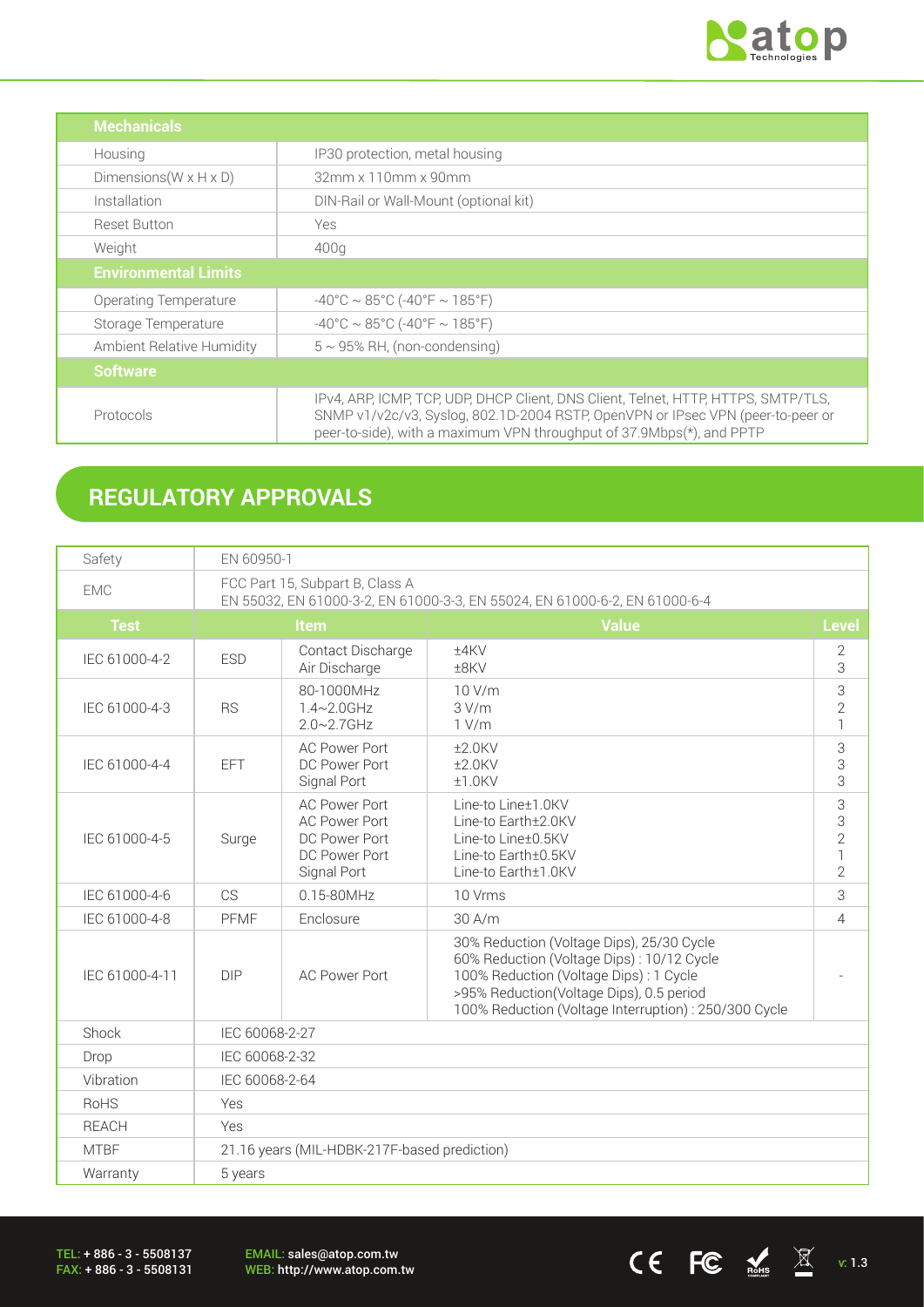

# **ORDERING INFORMATION**

| <b>Hardware</b>   |                  |                              |                            |
|-------------------|------------------|------------------------------|----------------------------|
| <b>Model Name</b> | <b>LAN ports</b> | <b>Serial ports</b>          | <b>Additional features</b> |
| <b>PG5901-DB</b>  | 2x RJ45          | 1x RS-232/485/422 (D-Sub 9)  | $\overline{\phantom{0}}$   |
| <b>PG5901-TB</b>  | 2x RJ45          | 1x RS-232/485/422 (5-pin TB) | $\overline{\phantom{0}}$   |
| PG5901-PoE-DB     | 2x RJ45          | 1x RS-232/485/422 (D-Sub 9)  | PoE PD (802.3af)           |
| PG5901-PoE-TB     | 2x RJ45          | 1x RS-232/485/422 (5-pin TB) | PoE PD (802.3af)           |

| <b>Optional Accessories</b> |                    |                                                                           |
|-----------------------------|--------------------|---------------------------------------------------------------------------|
| <b>Model Name</b>           | <b>Part Number</b> | <b>Description</b>                                                        |
| UN315-1212(US-Y) LV6        | 50500151120003G    | Y-Type (5.08 mm) power adaptor, 100-240VAC, 1.25A@12VDC out, US plug, LV6 |
| UNE315-1212(EU-Y)LV6        | 50500151120013G    | Y-Type (5.08 mm) power adaptor,100-240VAC,1.25A@12VDC out,EU plug,LV6     |
| ADP-DB9(F)-TB5              | 59906231G          | Female DB9 to Female 3.81mm TB5 Converter                                 |
| WMK-315-Black               | 70100000000050G    | Black Aluminum Wall Mount Kit                                             |

| <b>Protocols</b> |                                                                  |  |
|------------------|------------------------------------------------------------------|--|
| <b>SKU</b>       | <b>Description</b>                                               |  |
| 04ES-01SM        | IEC 60870-5-104 Ethernet Server to IEC 60870-5-101 Serial Master |  |
| 04ES-03SM        | IEC 60870-5-104 Ethernet Server to IEC 60870-5-103 Serial Master |  |
| 04ES-50EC        | IEC 60870-5-104 Ethernet Server to IEC 61850 Ethernet Client     |  |
| 04ES-DNEC        | IEC 60870-5-104 Ethernet Server to DNP3 Ethernet Client          |  |
| 04ES-DNSM        | IEC 60870-5-104 Ethernet Server to DNP3 Serial Master            |  |
| 04ES-MBEC        | IEC 60870-5-104 Ethernet Server to Modbus Ethernet Client        |  |
| 04ES-MBSM        | IEC 60870-5-104 Ethernet Server to Modbus Serial Master          |  |
| 50ES-01SM        | IEC 61850 Ethernet Server to IEC 60870-5-101 Serial Master       |  |
| 50ES-03SM        | IEC 61850 Ethernet Server to IEC 60870-5-103 Serial Master       |  |
| 50ES-04EC        | IEC 61850 Ethernet Server to IEC 60870-5-104 Ethernet Client     |  |
| 50ES-DNEC        | IEC 61850 Ethernet Server to DNP3 Ethernet Client                |  |
| 50ES-DNSM        | IFC 61850 Ethernet Server to DNP3 Serial Master                  |  |
| 50ES-MBEC        | IEC 61850 Ethernet Server to Modbus Ethernet Client              |  |
| 50ES-MBSM        | IEC 61850 Ethernet Server to Modbus Serial Master                |  |
| DNES-01SM        | DNP3 Ethernet Server to IEC 60870-5-101 Serial Master            |  |
| DNES-03SM        | DNP3 Ethernet Server to IEC 60870-5-103 Serial Master            |  |
| DNES-04EC        | DNP3 Ethernet Server to IEC 60870-5-104 Ethernet Client          |  |
| DNES-50EC        | DNP3 Ethernet Server to IEC 61850 Ethernet Client                |  |
| DNES-DNSM        | DNP3 Ethernet Server to DNP3 Serial Master                       |  |
| DNES-MBEC        | DNP3 Ethernet Server to Modbus Ethernet Client                   |  |
| DNES-MBSM        | DNP3 Ethernet Server to Modbus Serial Master                     |  |
| DNSS-04EC        | DNP3 Serial Slave to IEC 60870-5-104 Ethernet Client             |  |
| DNSS-50EC        | DNP3 Serial Slave to IEC 61850 Ethernet Client                   |  |
| DNSS-DNEC        | DNP3 Serial Slave to DNP3 Ethernet Client                        |  |